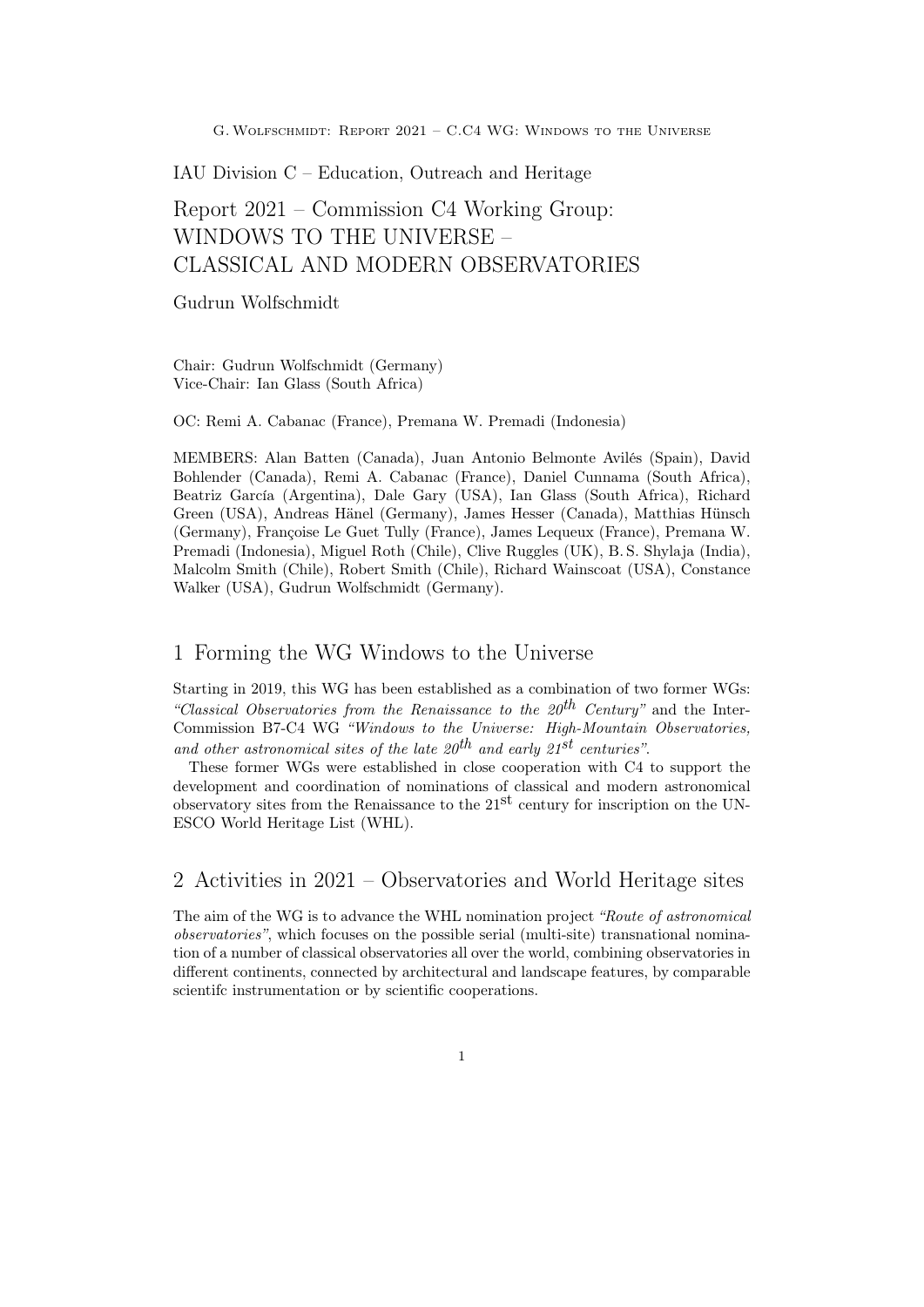In 2019, UNESCO declared the Observatory of Jodrell Bank, United Kingdom, as World Heritage site.

After a conference in Kazan, Tatarstan, Russia, in December 2019, the two observatories of Kazan university were placed on the national tentative list of the Russian Federation (https://whc.unesco.org/en/tentativelists/6494/) in Dec. 2020.

After this success, due to the pandemic situation worldwide, there had been only few activities in 2020/2021. Most conferences were shifted to later dates or like Astronomical observatories of Kazan University in culture and science of the World took place as Zoom Meeting in April 2021.

In addition, there were several online events between members of C4 and the WGs, e. g. a Zoom meeting of G. Wolfschmidt with Premana W. Premadi (Lembang, Indonesia), March 2021 (discussion about a 3D Digital Heritage Project by Perry Lange), and another one with Lydia Cidale (La Plata, Argentina), April 2021, and with Michael Burton, Armagh, May 2021 (discussing a possible serial transnational Unesco application for Irish Observatories).

During the year 2021, we were actively preparing the intended nomination of Hamburg Observatory for the national tentative list of Germany, which was finally submitted on October 30, 2021 as "Cultural Heritage Hamburg Observatory in Bergedorf". See here for more details: https://www.fhsev.de/Unesco.php and the application document https://www.fhsev.de/pdf/Bewerbungsdokument-KMK\_

Hamburger-Sternwarte-2021.pdf. Now we have to wait until 2023 for the evaluation.

## 3 Irish Observatories (Dublin, Armagh, and Lord Rosse's Telescope in Birr Castle) around 1800

The three Irish Observatories – Dunsink Observatory in Dublin, Ireland

(https://www3.astronomicalheritage.net/index.php/

Armagh Observatory, Northern Ireland, UK

(https://www3.astronomicalheritage.net/index.php/

show-entity?identity=161&idsubentity=1), and Lord Rosse's Leviathan of Parsonstown in Birr Castle, Ireland – the world's largest telescope for 72 years

(https://www3.astronomicalheritage.net/index.php/

show-entity?identity=198&idsubentity=1) – were presented in the IAU List Outstanding Astronomical Heritage.

A Study Tour, March 20–24, 2022, was planned by Michael Burton, director of Armagh, in order to visit the Irish observatories, to discuss the topic with key persons like IAU C4 members, relevant stakeholders and national Unesco people, and to evaluate the possibilities of a serial transnational Unesco application. The first step is to get the observatories on the national tentative lists of UK and Ireland. A possible OUV could be: Irish Observatories around 1800 – breakthrough in observatory architecture (first

show-entity?identity=194&idsubentity=1),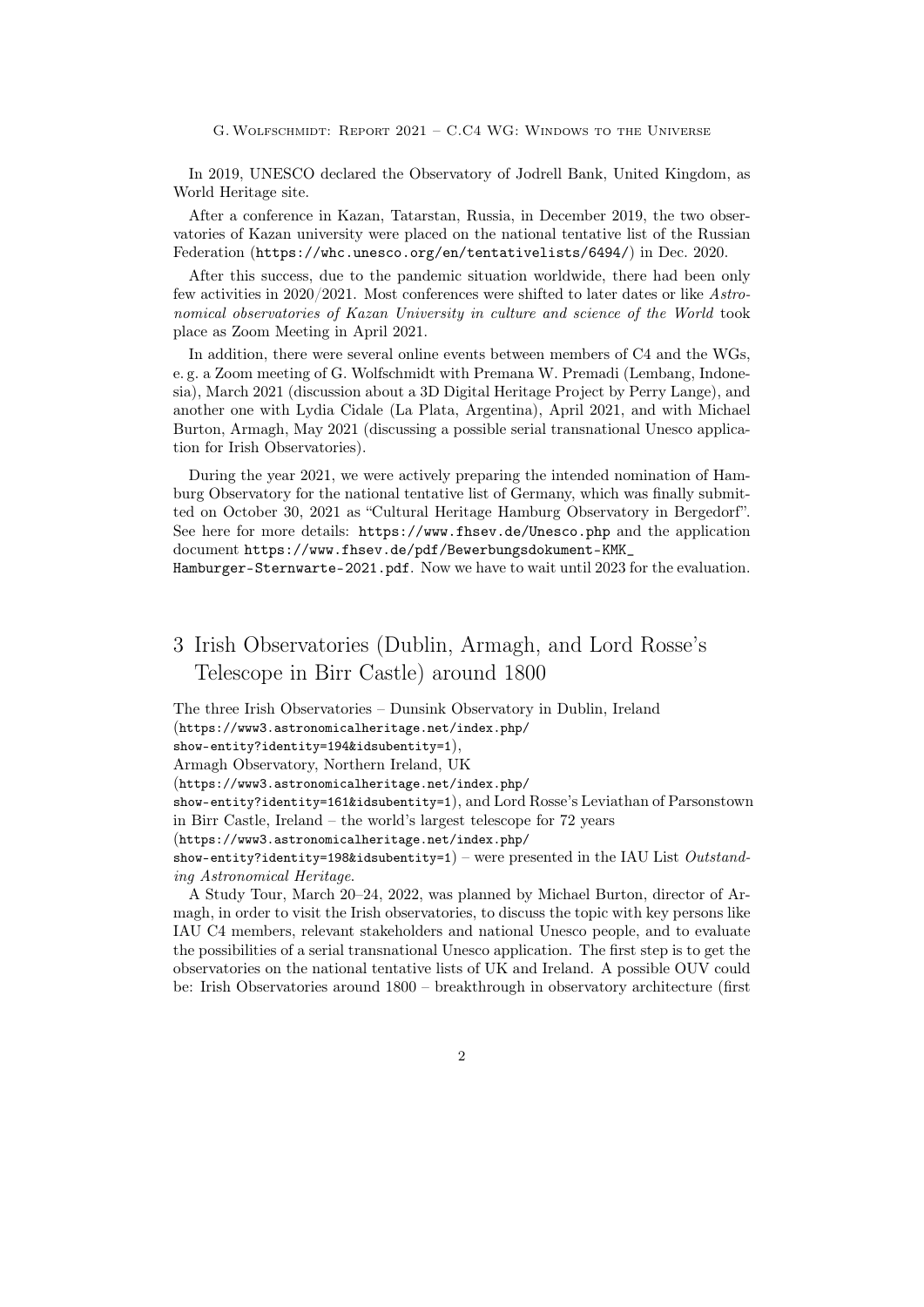domes and central column) and innovative instumentation and telescope mounting – key contribution to the enigma of the spiral nebulae leading to the concept of galaxies, and changing / expanding humanity's perception about its place in the cosmos (criteria  $\#4$ ,  $\#2$ , and  $\#6$ ).

## 4 List of Ukrainian observatories with relevant astronomical value for humanity that are currently at risk due to the war in Ukraine

In the IAU List Outstanding Astronomical Heritage, I have researched and compiled the following information (history, architecture, instruments, cultural heritage and astronomical relevance) for 7 sites (including branch observatories outside of the city center) in Ukraine. Mykolaiv, Kyiv, Odessa and Simeiz are on the Unesco Ukraine tentative list (2008), criteria (ii), (iv) and (vi), cultural heritage. But I cannot say anything about the status, the threats, if the observatories are astronomical heritage in danger or distroyed or if they are still in good condition; I think, Kharkiv and Mykolaiv are most endangered. These are the first sites in Europe, which are currently at risk.

This direct link is for Lwiw, for the other Ukrainian observatories, you have to exchange the number 169 by the given number: https://www3.astronomicalheritage.net/ index.php/show-entity?identity=169&idsubentity=1

- 169 Lwiw (Lemberg) Observatory (1771 and 1912)
- 171 Kharkiv Observatory (1808)
- 172 Mykolaiv (Nikolaev) Observatory (1821)
- 170 Kyiv Observatory (1845)
- 173 Odessa Observatory (1871)
- 174 Simeiz near Yalta, Crimea (1908)
- 174 Crimean Astrophysical Observatory in Nauchny, Crimea (1945).

### 5 Aims and Planned Future Activities

It is very important to preserve the heritage and culture related to astronomy. We want to promote the importance and links of astronomy with World Heritage. The main goal of this WG is, to give advice to stakeholders in order to push observatories for the recognition for the UNESCO World Heritage List or for the IAU List Outstanding Astronomical Heritage (OAH).

In addition to the web portal with case studies for UNESCO's World Heritage & Astronomy Initiative (https://www3.astronomicalheritage.net/index.php), the IAU Outstanding Astronomical Heritage (OAH) was created and has now about 100 observatories (not all are finished for publishing):

https://www3.astronomicalheritage.net/index.php/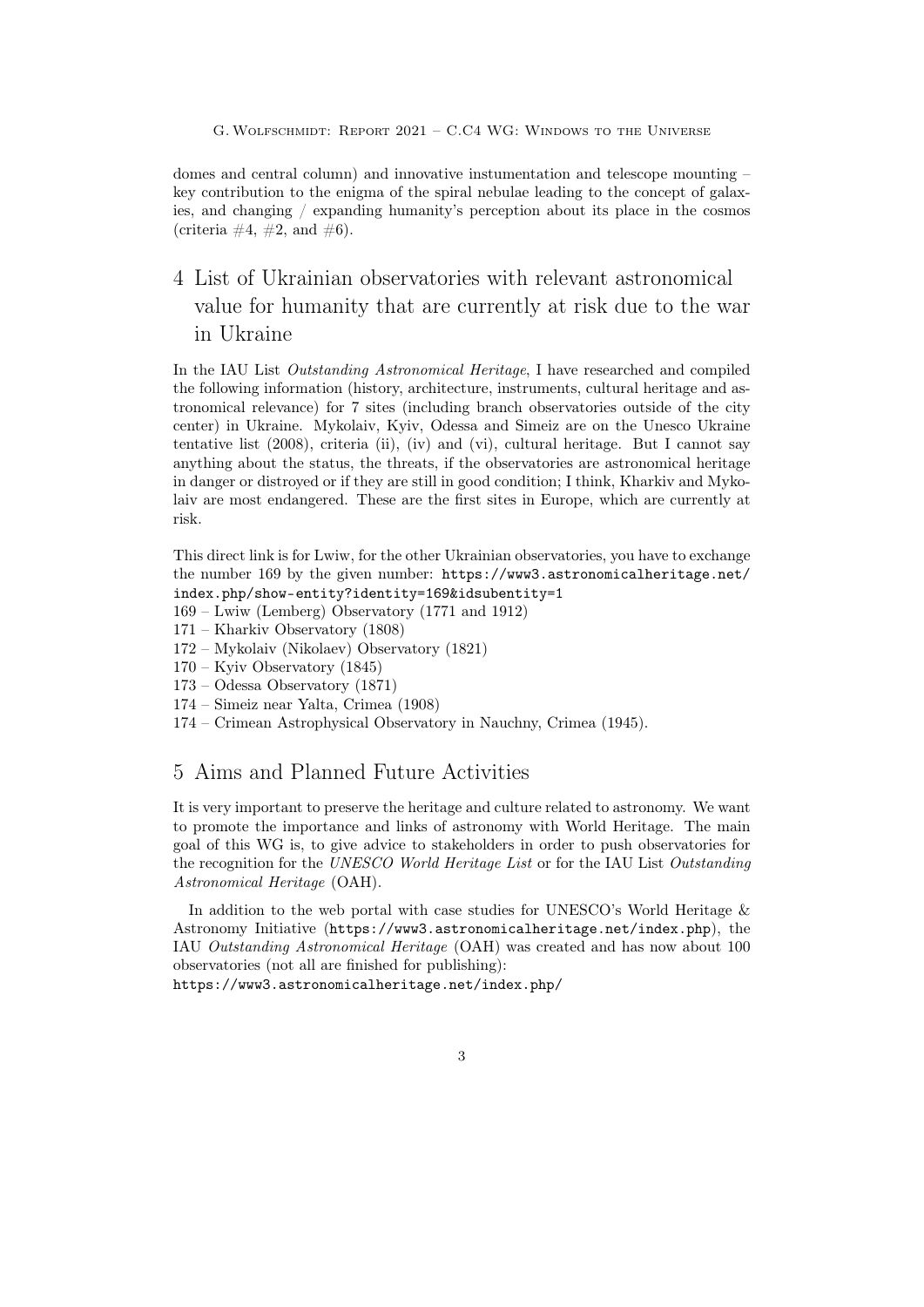heritage/outstanding-astronomical-heritage. This IAU list presents observatories which are outstanding in science and in the history of astronomy, but do not necessarily demonstrate potential Outstanding Universal Value which would be needed for inscription on the World Heritage List. For example, the period from the Renaissance to the middle of the 20th century was an extremely rich one for the history of astronomy, with many observatories from this period playing a significant role because of the cutting-edge scientific research carried out there. However, because the actual building may be damaged or destroyed, and the original instruments may no longer exist in situ or at all, they have no chance for the UNESCO list. The IAU OAH list – until now as activity of  $C4$ , should be an activity of the new  $WG -$  will be considerably enlarged with new entries in the next triennium, more recent observatories should be added.

We also have to widen our view, because Unesco has created the Initiative on *Her*itage of Astronomy, Science and Technology (HAST) (https://whc.unesco.org/en/ astronomy-science-technology) in the 42nd session of the World Heritage Committee (Manama, 2018). We have to think, which sites can be proposed in the next triennium, for example science parks or science campus, e. g. Wissenschaftspark Albert Einstein on Telegrafenberg Potsdam with astronomy, solar physics, and Helmholtz Centre Potsdam GFZ German Research Centre for Geosciences or Baroque Jesuit or Benedictine observatories with astronomy, time keeping, meteorology, geomagnetism, seismology, and natural science (like Havana, Cuba, or Mathematical Tower, Kremsmünster, Austria). Also important places, where famous astronomers were active like Copernicus, Kepler, and Newton, as well as early important public observatories, planetariums, and museums for astronomy, science, and technology – like the Deutsches Museum in Munich with the first Zeiss planetarium in the world and two domes with a public observatory – should be included in the Portal to the Heritage of Astronomy in the next triennium.

#### Conferences:

A meeting Astronomy in Culture – Cultures of Astronomy, during the conference of the Astronomical Society, 13.–17. September 2021 was organized by Gudrun Wolfschmidt & Susanne M. Hoffmann (https://www.fhsev.de/Wolfschmidt/events/ splinter-akag-2021.php). The proceedings will be published in 2022.

The Oxford XII and SIAC VIII Conference Astronomies, Cultures and Societies (http://dawson.fcaglp.unlp.edu.ar/) in La Plata, Argentinia, is shifted to Nov. 2022.

For the future, it is intended to support observatories in sensitizing the public for the heritage issue by means of talks, meetings, exhibitions and other activities (this could also be done in cooperation with C1 "Astronomy Education and Development") in order to achieve greater visibility within the community of professional and amateur astronomers and the public. In this connection, also the preservation of a dark and quiet sky above the more modern observatories should be addressed.